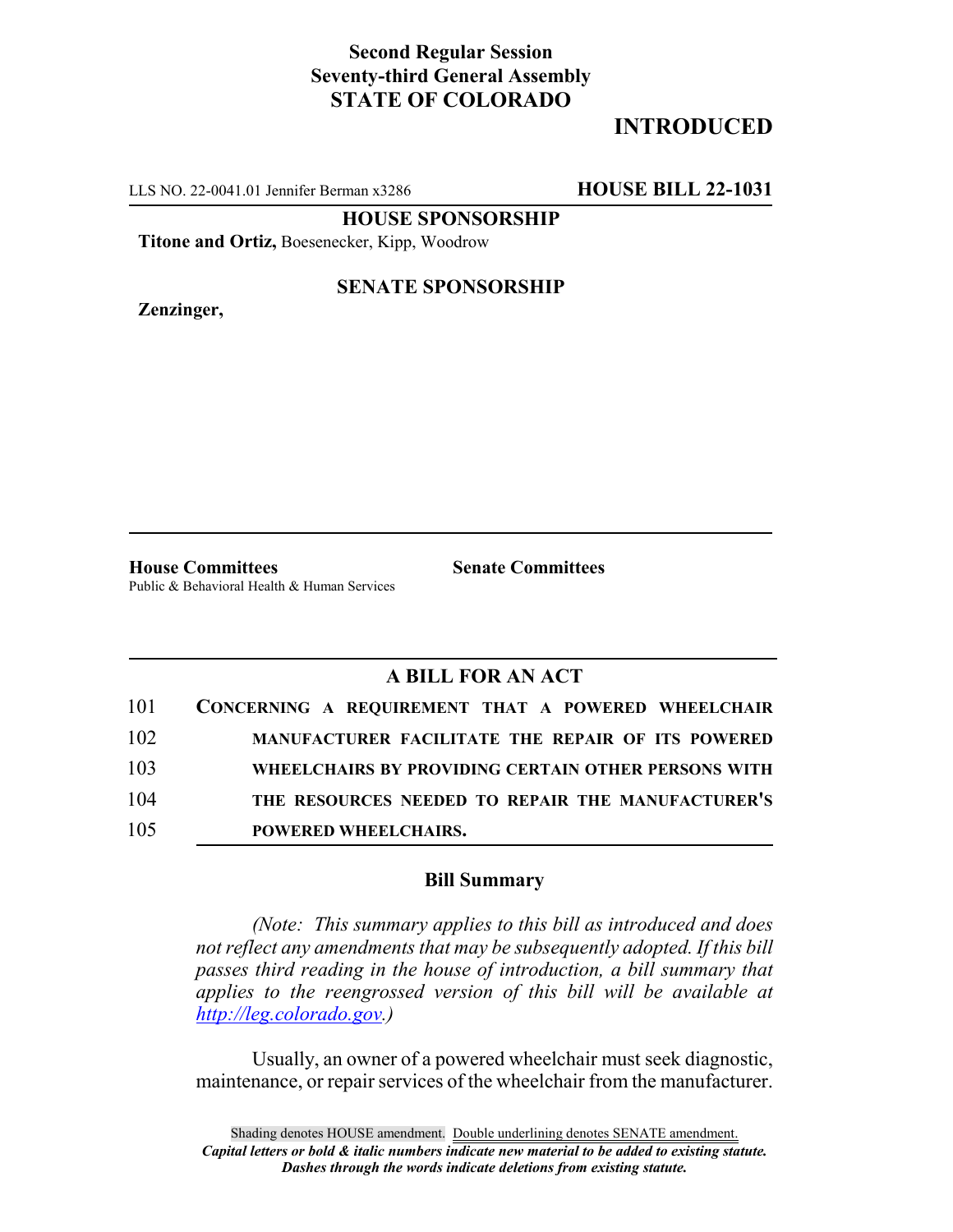The bill requires a manufacturer to provide parts, embedded software, firmware, tools, or documentation, such as diagnostic, maintenance, or repair manuals, diagrams, or similar information, to independent repair providers and owners of the manufacturer's powered wheelchairs to allow an independent repair provider or owner to conduct diagnostic, maintenance, or repair services on the owner's powered wheelchair. A manufacturer's failure to comply with the requirement is a deceptive trade practice. In complying with the requirement to provide these resources, a manufacturer need not divulge any trade secrets to independent repair providers and owners.

Any new contractual provision or other arrangement that a manufacturer enters into that would remove or limit the manufacturer's obligation to provide these resources to independent repair providers and owners is void and unenforceable.

| $\mathbf{1}$   | Be it enacted by the General Assembly of the State of Colorado:           |
|----------------|---------------------------------------------------------------------------|
| $\overline{2}$ | <b>SECTION 1.</b> In Colorado Revised Statutes, 6-1-105, add              |
| 3              | $(1)(000)$ as follows:                                                    |
| $\overline{4}$ | 6-1-105. Unfair or deceptive trade practices. $(1)$ A person              |
| 5              | engages in a deceptive trade practice when, in the course of the person's |
| 6              | business, vocation, or occupation, the person:                            |
| 7              | (000) VIOLATES PART 14 OF THIS ARTICLE 1.                                 |
| 8              | <b>SECTION 2.</b> In Colorado Revised Statutes, add part 14 to article    |
| 9              | 1 of title 6 as follows:                                                  |
| 10             | PART <sub>14</sub>                                                        |
| 11             | <b>CONSUMER RIGHT TO REPAIR</b>                                           |
| 12             | 6-1-1401. Short title. THE SHORT TITLE OF THIS PART 14 IS THE             |
| 13             | "CONSUMER REPAIR BILL OF RIGHTS ACT".                                     |
| 14             | 6-1-1402. Definitions. As USED IN THIS PART 14, UNLESS THE                |
| 15             | <b>CONTEXT OTHERWISE REQUIRES:</b>                                        |
| 16             | (1) (a) "AUTHORIZED REPAIR PROVIDER" MEANS A PERSON THAT                  |
| 17             | IS UNAFFILIATED WITH A MANUFACTURER OTHER THAN THROUGH AN                 |
|                |                                                                           |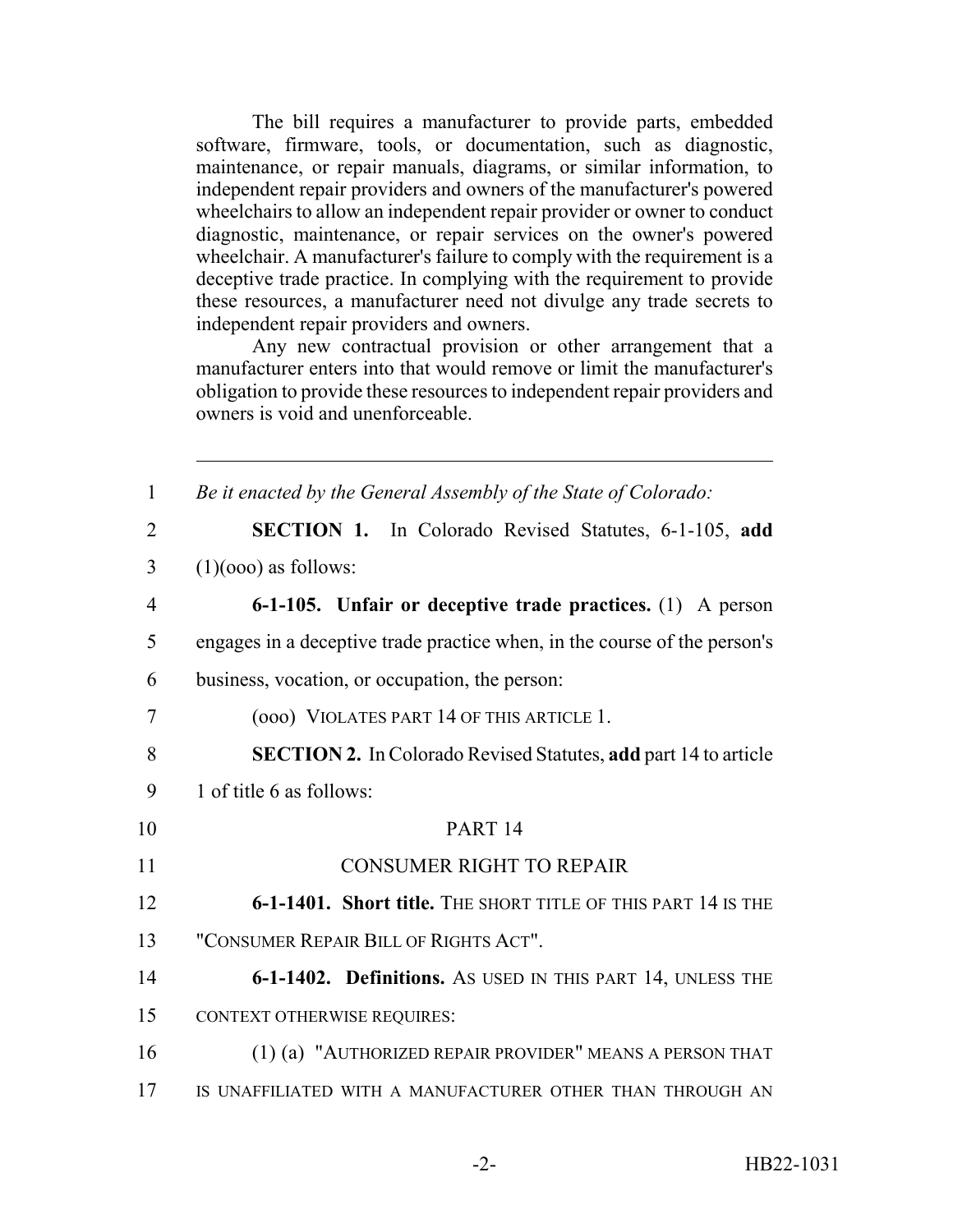ARRANGEMENT WITH THE MANUFACTURER, WHETHER FOR A DEFINITE OR AN INDEFINITE PERIOD, IN WHICH THE MANUFACTURER, FOR THE PURPOSE OF OFFERING TO PROVIDE SERVICES TO AN EQUIPMENT OWNER REGARDING THE OWNER'S EQUIPMENT OR A PART, GRANTS THE PERSON:

 (I) A LICENSE TO USE A TRADE NAME, SERVICE MARK, OR OTHER PROPRIETARY IDENTIFIER; OR

 (II) AUTHORIZATION UNDER ANY OTHER ARRANGEMENT TO ACT ON BEHALF OF THE MANUFACTURER.

 (b) "AUTHORIZED REPAIR PROVIDER" INCLUDES A MANUFACTURER THAT OFFERS TO PROVIDE SERVICES TO AN OWNER OF THE MANUFACTURER'S EQUIPMENT REGARDING THE OWNER'S EQUIPMENT OR A PART IF THE MANUFACTURER DOES NOT HAVE AN ARRANGEMENT WITH AN UNAFFILIATED PERSON, AS DESCRIBED IN SUBSECTION (1)(a) OF THIS SECTION.

 (2) "DOCUMENTATION" MEANS A MANUAL; DIAGRAM, INCLUDING A SCHEMATIC DIAGRAM; REPORTING OUTPUT; SERVICE CODE DESCRIPTION; OR SIMILAR TYPE OF INFORMATION, WHETHER IN AN ELECTRONIC OR TANGIBLE FORMAT, THAT A MANUFACTURER PROVIDES TO AN AUTHORIZED REPAIR PROVIDER FOR PURPOSES OF ASSISTING THE AUTHORIZED REPAIR PROVIDER WITH SERVICES PERFORMED ON THE MANUFACTURER'S 21 EQUIPMENT OR A PART.

(3) "EMBEDDED SOFTWARE":

 (a) MEANS PROGRAMMABLE INSTRUCTIONS PROVIDED ON FIRMWARE DELIVERED WITH AN ELECTRONIC COMPONENT OF EQUIPMENT OR WITH ANY PART FOR THE PURPOSE OF RESTORING OR IMPROVING 26 OPERATION OF THE EQUIPMENT OR PART; AND

(b) INCLUDES ALL RELEVANT PATCHES AND FIXES THAT THE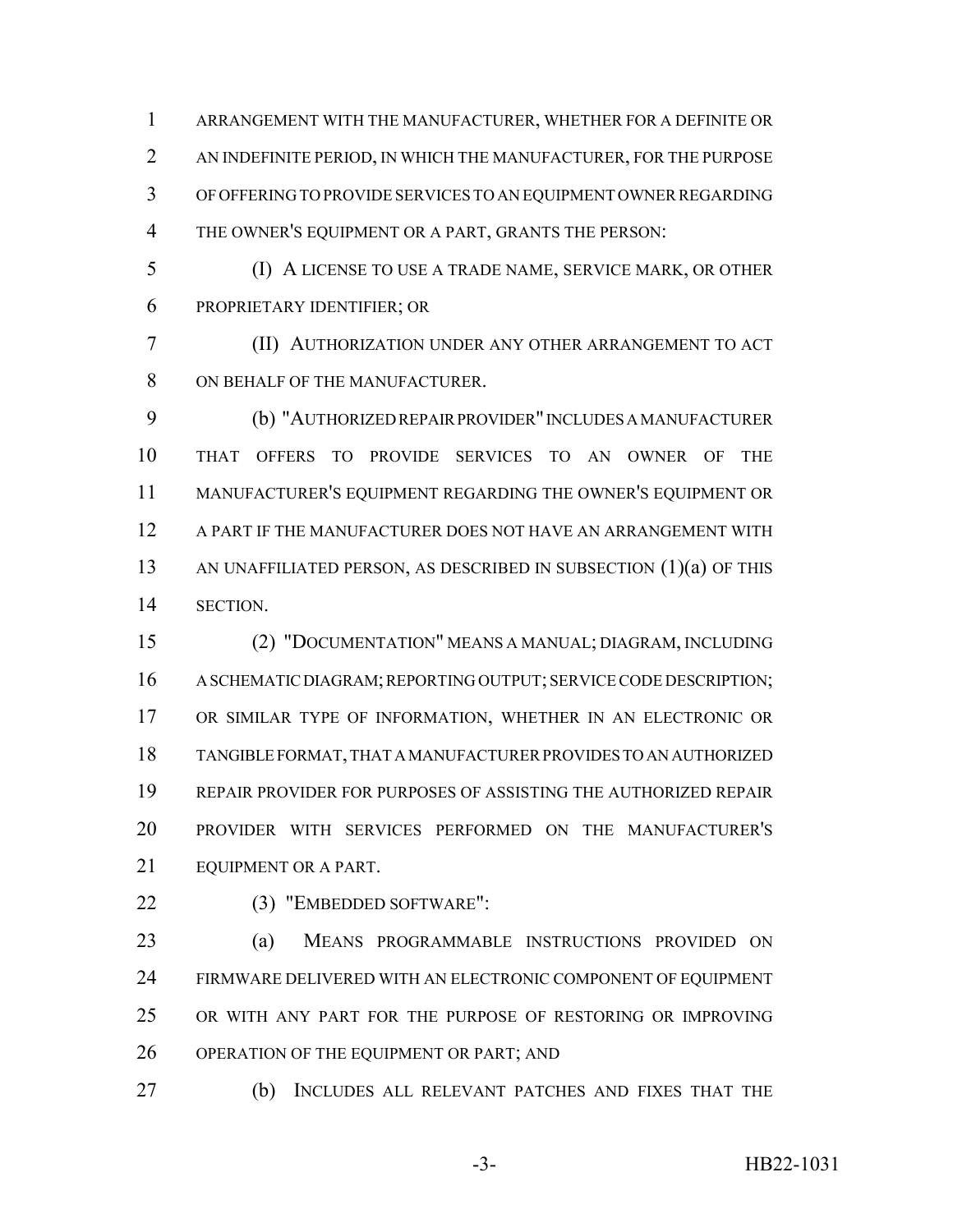MANUFACTURER MAKES TO EQUIPMENT OR TO ANY PART FOR THE PURPOSE

OF RESTORING OR IMPROVING THE EQUIPMENT OR PART.

(4) "EQUIPMENT" MEANS A POWERED WHEELCHAIR.

 (5) (a) (I) "FAIR AND REASONABLE TERMS AND COSTS", WITH RESPECT TO OBTAINING DOCUMENTATION, PARTS, EMBEDDED SOFTWARE, FIRMWARE, OR TOOLS FROM A MANUFACTURER TO PROVIDE SERVICES, MEANS TERMS THAT ARE EQUIVALENT TO THE MOST FAVORABLE TERMS THAT THE MANUFACTURER OFFERS TO AN AUTHORIZED REPAIR PROVIDER AND COSTS THAT ARE NO GREATER THAN THE MANUFACTURER'S SUGGESTED RETAIL PRICE.

11 (II) COSTS CONSIDERED UNDER SUBSECTION  $(5)(a)(I)$  OF THIS SECTION MUST BE CALCULATED USING NET COSTS INCURRED, ACCOUNTING FOR ANY DISCOUNTS, REBATES, OR INCENTIVES OFFERED.

 (b) WITH RESPECT TO DOCUMENTATION, "FAIR AND REASONABLE TERMS AND COSTS" MEANS THAT THE MANUFACTURER PROVIDES THE DOCUMENTATION, INCLUDING ANY RELEVANT UPDATES TO THE DOCUMENTATION, AT NO CHARGE; EXCEPT THAT THE MANUFACTURER MAY CHARGE A FEE FOR A PRINTED COPY OF THE DOCUMENTATION IF THE AMOUNT OF THE FEE COVERS ONLY THE MANUFACTURER'S ACTUAL COST TO PREPARE AND SEND THE PRINTED COPY OF THE DOCUMENTATION.

21 (c) WITH RESPECT TO TOOLS THAT ARE SOFTWARE PROGRAMS. "FAIR AND REASONABLE TERMS AND COSTS" MEANS THAT THE MANUFACTURER PROVIDES THE TOOLS THAT ARE SOFTWARE PROGRAMS: **(I) AT NO CHARGE AND WITHOUT REQUIRING AUTHORIZATION OR** INTERNET ACCESS OR OTHERWISE IMPOSING IMPEDIMENTS TO ACCESS OR

USE;

**(II)** IN THE COURSE OF EFFECTUATING THE DIAGNOSIS,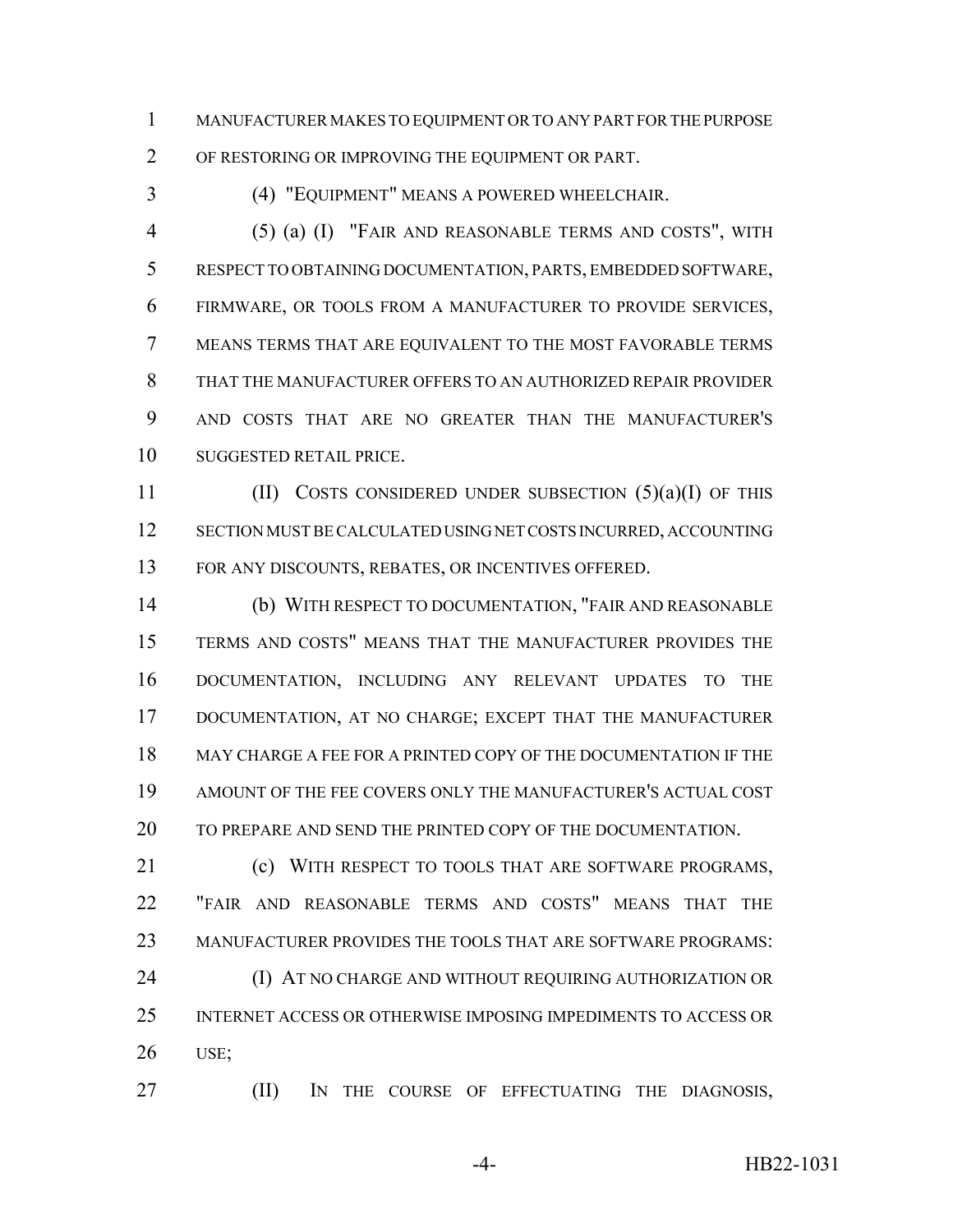MAINTENANCE, OR REPAIR AND ENABLING THE FULL FUNCTIONALITY OF THE EQUIPMENT OR PART; AND

 (III) IN A MANNER THAT DOES NOT IMPAIR THE EFFICIENT AND COST-EFFECTIVE PERFORMANCE OF THE EQUIPMENT OR PART.

 (6) "FIRMWARE" MEANS A SOFTWARE PROGRAM OR SET OF INSTRUCTIONS PROGRAMMED ON EQUIPMENT OR A PART TO ALLOW THE EQUIPMENT OR PART TO COMMUNICATE WITH ITSELF OR WITH OTHER COMPUTER HARDWARE.

 (7) (a) "INDEPENDENT REPAIR PROVIDER", EXCEPT AS OTHERWISE 10 PROVIDED IN SUBSECTION (7)(b) OF THIS SECTION, MEANS A PERSON IN THE STATE THAT IS:

 (I) NEITHER A MANUFACTURER'S AUTHORIZED REPAIR PROVIDER NOR AFFILIATED WITH A MANUFACTURER'S AUTHORIZED REPAIR PROVIDER; AND

(II) ENGAGED IN OFFERING OR PROVIDING SERVICES.

(b) "INDEPENDENT REPAIR PROVIDER" INCLUDES:

 (I) AN AUTHORIZED REPAIR PROVIDER IF THE AUTHORIZED REPAIR PROVIDER IS OFFERING OR PROVIDING SERVICES FOR A MANUFACTURER OTHER THAN A MANUFACTURER WITH WHICH THE AUTHORIZED REPAIR PROVIDER HAS AN ARRANGEMENT DESCRIBED IN SUBSECTION (1) OF THIS SECTION; AND

**(II) A MANUFACTURER WITH RESPECT TO OFFERING OR PROVIDING** SERVICES FOR ANOTHER MANUFACTURER'S EQUIPMENT OR PART.

 (8) "ORIGINAL EQUIPMENT MANUFACTURER" OR "MANUFACTURER" MEANS A PERSON DOING BUSINESS IN THE STATE AND ENGAGED IN THE BUSINESS OF SELLING, LEASING, OR OTHERWISE SUPPLYING NEW EQUIPMENT OR PARTS MANUFACTURED BY OR ON BEHALF OF ITSELF TO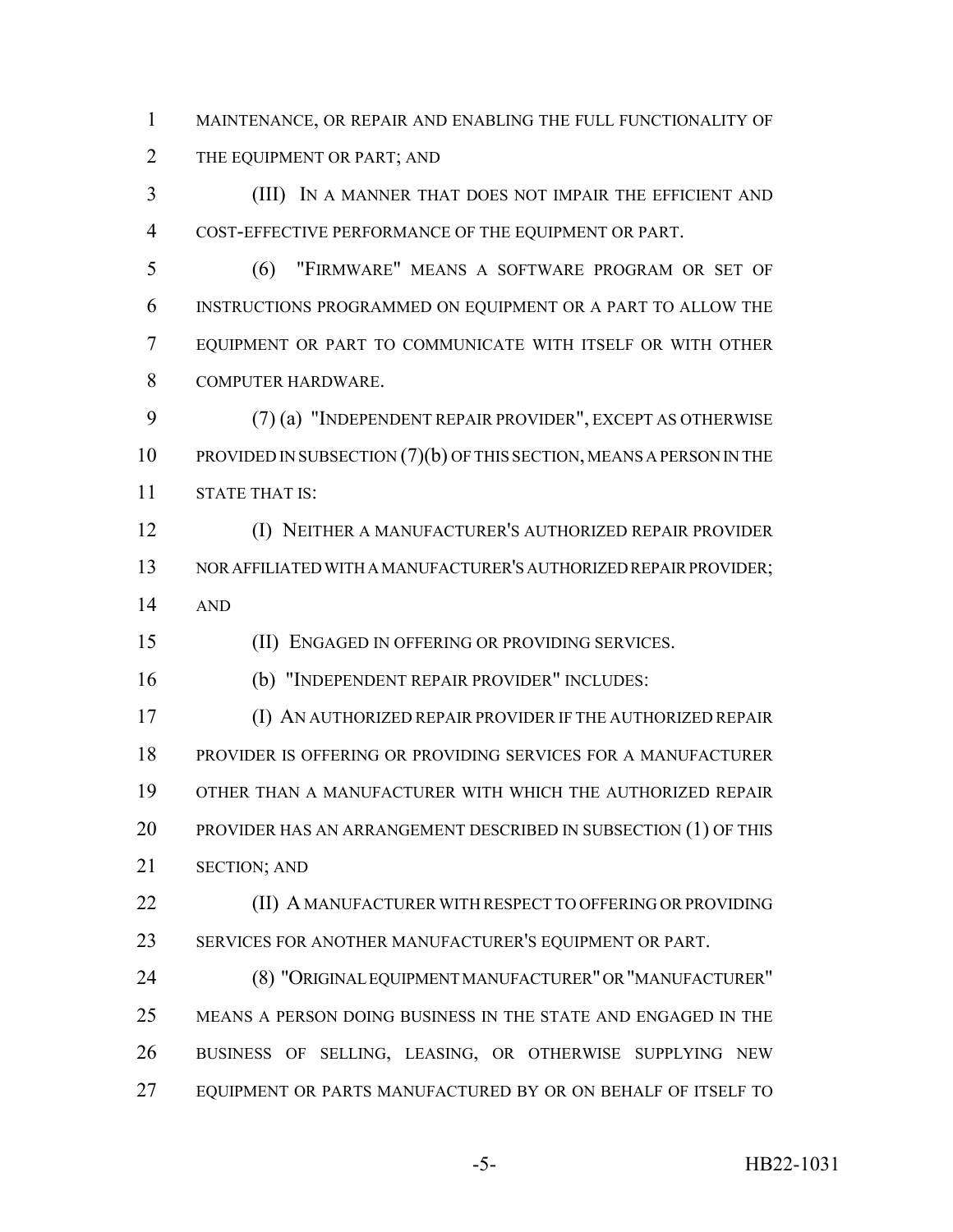ANY INDIVIDUAL, BUSINESS, OR OTHER ENTITY.

 (9) "OWNER" MEANS A PERSON THAT OWNS EQUIPMENT OR AN AGENT OF THE OWNER.

 (10) "PART" MEANS A NEW OR USED REPLACEMENT PART FOR EQUIPMENT THAT A MANUFACTURER OFFERS FOR SALE OR OTHERWISE MAKES AVAILABLE FOR THE PURPOSE OF PROVIDING SERVICES.

 (11) "POWERED WHEELCHAIR" MEANS A MOTORIZED WHEELED DEVICE DESIGNED FOR USE BY A PERSON WITH A PHYSICAL DISABILITY.

 (12) "SERVICES" MEANS DIAGNOSTIC, MAINTENANCE, OR REPAIR SERVICES PERFORMED ON EQUIPMENT OR A PART.

 (13) "TOOLS" MEANS ANY SOFTWARE PROGRAM, HARDWARE IMPLEMENT, OR OTHER APPARATUS USED FOR DIAGNOSIS, MAINTENANCE, OR REPAIR OF EQUIPMENT OR PARTS, INCLUDING SOFTWARE OR OTHER MECHANISM THAT PROVIDES, PROGRAMS, OR PAIRS A NEW PART; CALIBRATES FUNCTIONALITY; OR PERFORMS ANY OTHER FUNCTION REQUIRED TO RETURN THE EQUIPMENT OR PART TO FULLY FUNCTIONAL CONDITION.

 (14) "TRADE SECRET" HAS THE MEANING SET FORTH IN SECTION 7-74-102 (4).

 **6-1-1403. Powered wheelchair manufacturer obligations regarding services - exemptions.** (1) EXCEPT AS PROVIDED IN 22 SUBSECTION (2) OF THIS SECTION:

**(a) FOR THE PURPOSE OF PROVIDING SERVICES FOR EQUIPMENT IN**  THE STATE, AN ORIGINAL EQUIPMENT MANUFACTURER SHALL, WITH FAIR AND REASONABLE TERMS AND COSTS, MAKE AVAILABLE TO AN INDEPENDENT REPAIR PROVIDER OR OWNER OF THE MANUFACTURER'S EQUIPMENT ANY DOCUMENTATION, PARTS, EMBEDDED SOFTWARE,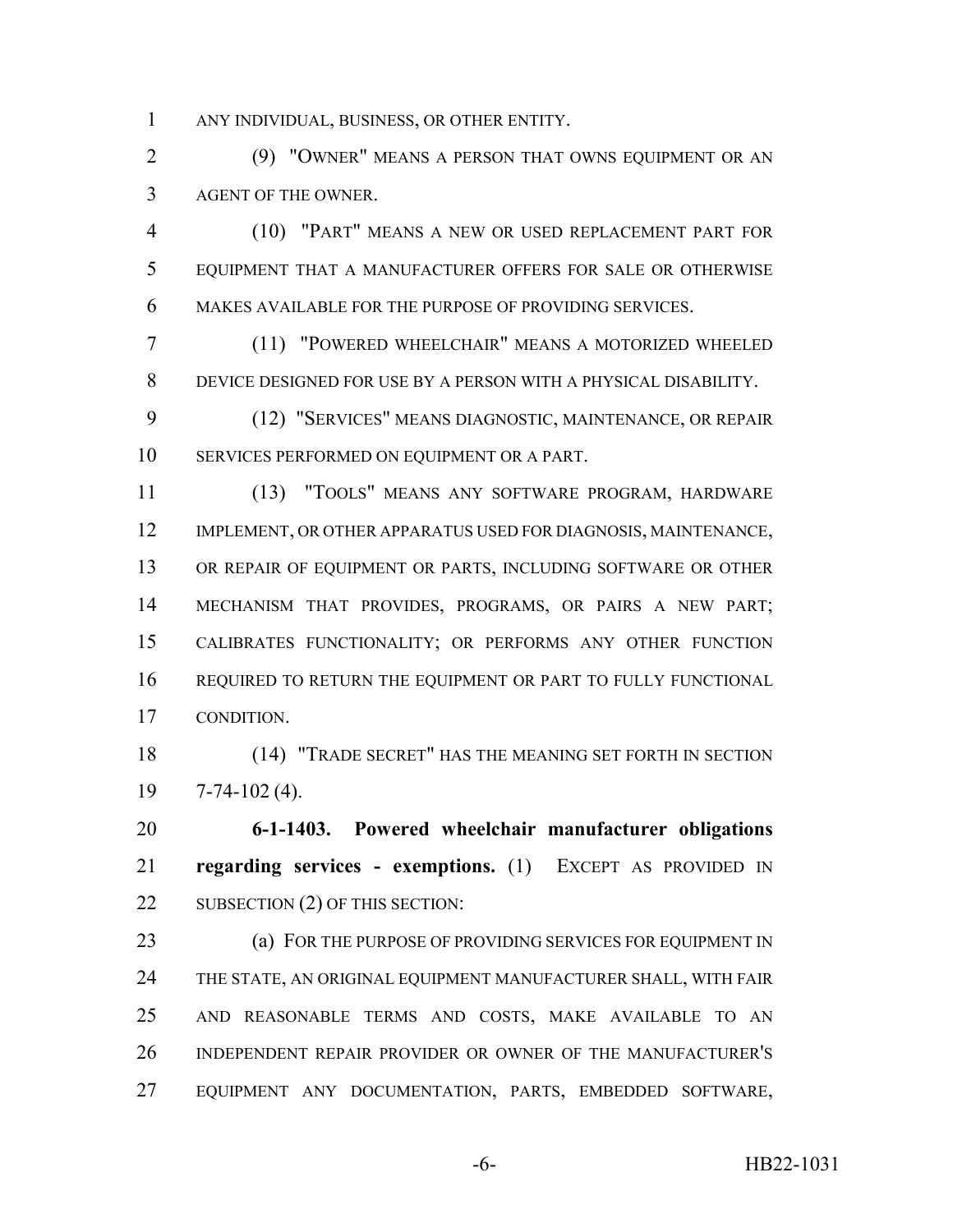FIRMWARE, OR TOOLS THAT ARE INTENDED FOR USE WITH THE EQUIPMENT OR ANY PART, INCLUDING UPDATES TO DOCUMENTATION, PARTS, EMBEDDED SOFTWARE, FIRMWARE, OR TOOLS.

 (b) WITH RESPECT TO EQUIPMENT THAT CONTAINS AN ELECTRONIC SECURITY LOCK OR OTHER SECURITY-RELATED FUNCTION, A MANUFACTURER SHALL, WITH FAIR AND REASONABLE TERMS AND COSTS, MAKE AVAILABLE TO INDEPENDENT REPAIR PROVIDERS AND OWNERS ANY DOCUMENTATION, PARTS, EMBEDDED SOFTWARE, FIRMWARE, OR TOOLS NEEDED TO RESET THE LOCK OR FUNCTION WHEN DISABLED IN THE COURSE OF PROVIDING SERVICES. THE MANUFACTURER MAY MAKE THE DOCUMENTATION, PARTS, EMBEDDED SOFTWARE, FIRMWARE, OR TOOLS AVAILABLE TO INDEPENDENT REPAIR PROVIDERS AND OWNERS THROUGH APPROPRIATE SECURE RELEASE SYSTEMS.

(2) (a) SUBSECTION (1) OF THIS SECTION DOES NOT APPLY TO:

 (I) A PART THAT IS NO LONGER AVAILABLE TO THE ORIGINAL EQUIPMENT MANUFACTURER; AND

 (II) CONDUCT THAT WOULD REQUIRE THE MANUFACTURER TO DIVULGE A TRADE SECRET; EXCEPT THAT A MANUFACTURER SHALL NOT REFUSE TO MAKE AVAILABLE TO AN INDEPENDENT REPAIR PROVIDER OR OWNER ANY DOCUMENTATION, PART, EMBEDDED SOFTWARE, FIRMWARE, OR TOOL NECESSARY TO PROVIDE SERVICES ON GROUNDS THAT THE DOCUMENTATION, PART, EMBEDDED SOFTWARE, FIRMWARE, OR TOOL **ITSELF IS A TRADE SECRET.** 

 (b) (I) A MANUFACTURER MAY REDACT DOCUMENTATION TO REMOVE TRADE SECRETS FROM THE DOCUMENTATION BEFORE PROVIDING ACCESS TO THE DOCUMENTATION IF THE USABILITY OF THE REDACTED DOCUMENTATION FOR THE PURPOSE OF PROVIDING SERVICES IS NOT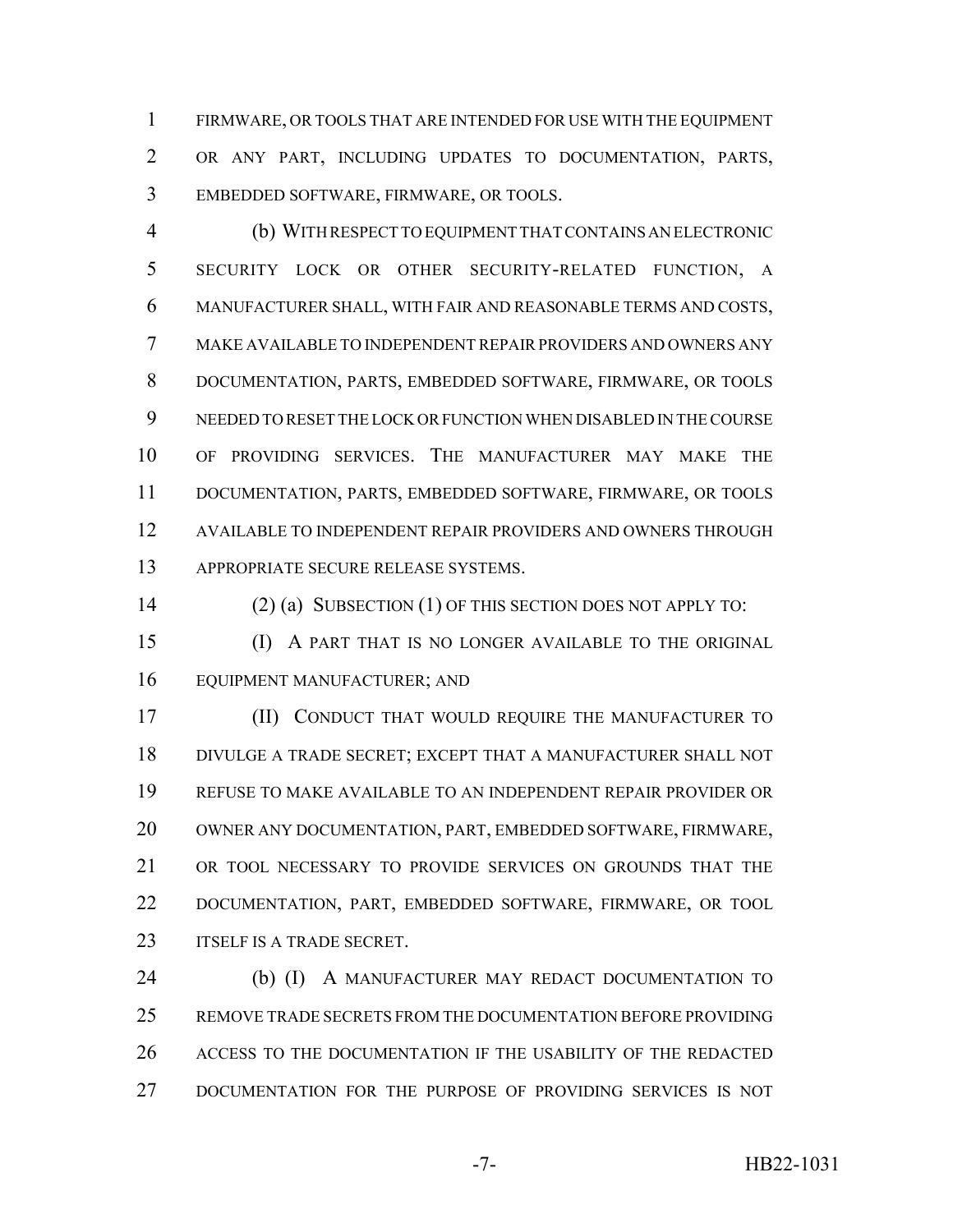DIMINISHED.

**(II) A MANUFACTURER MAY WITHHOLD INFORMATION REGARDING**  A COMPONENT OF, DESIGN OF, FUNCTIONALITY OF, OR PROCESS OF DEVELOPING A PART, EMBEDDED SOFTWARE, FIRMWARE, OR A TOOL IF THE INFORMATION IS A TRADE SECRET AND THE USABILITY OF THE PART, EMBEDDED SOFTWARE, FIRMWARE, OR TOOL FOR THE PURPOSE OF PROVIDING SERVICES IS NOT DIMINISHED.

 **6-1-1404. Limitations.** (1) SUBJECT TO SUBSECTION (2) OF THIS SECTION, NOTHING IN THIS PART 14:

 (a) ALTERS THE TERMS OF ANY CONTRACT OR OTHER ARRANGEMENT IN FORCE BETWEEN AN ORIGINAL EQUIPMENT MANUFACTURER AND AN AUTHORIZED REPAIR PROVIDER, INCLUDING THE PERFORMANCE OR PROVISION OF WARRANTY OR RECALL REPAIR WORK AND ANY EXCLUSIVITY OR NONCOMPETE CLAUSE IN A CONTRACT;

 (b) REQUIRES A MANUFACTURER TO PROVIDE AN INDEPENDENT REPAIR PROVIDER OR OWNER ACCESS TO INFORMATION, OTHER THAN DOCUMENTATION, THAT THE MANUFACTURER PROVIDES TO AN AUTHORIZED REPAIR PROVIDER PURSUANT TO A CONTRACT OR OTHER ARRANGEMENT WITH THE AUTHORIZED REPAIR PROVIDER EXCEPT AS NECESSARY TO COMPLY WITH SECTION 6-1-1403 (1); OR

 (c) RENDERS A MANUFACTURER OR AUTHORIZED REPAIR PROVIDER LIABLE FOR ANY FAULTY, NEGLIGENT, OR OTHERWISE IMPROPER REPAIR THAT AN INDEPENDENT REPAIR PROVIDER OR OWNER CONDUCTS ON THE MANUFACTURER'S EQUIPMENT OR PART; EXCEPT THAT NOTHING IN THIS SUBSECTION (1)(c) EXEMPTS A MANUFACTURER FROM A PRODUCTS LIABILITY CLAIM THAT IS OTHERWISE AUTHORIZED IN LAW.

27 (2) WITH RESPECT TO A CONTRACT OR OTHER ARRANGEMENT, OR